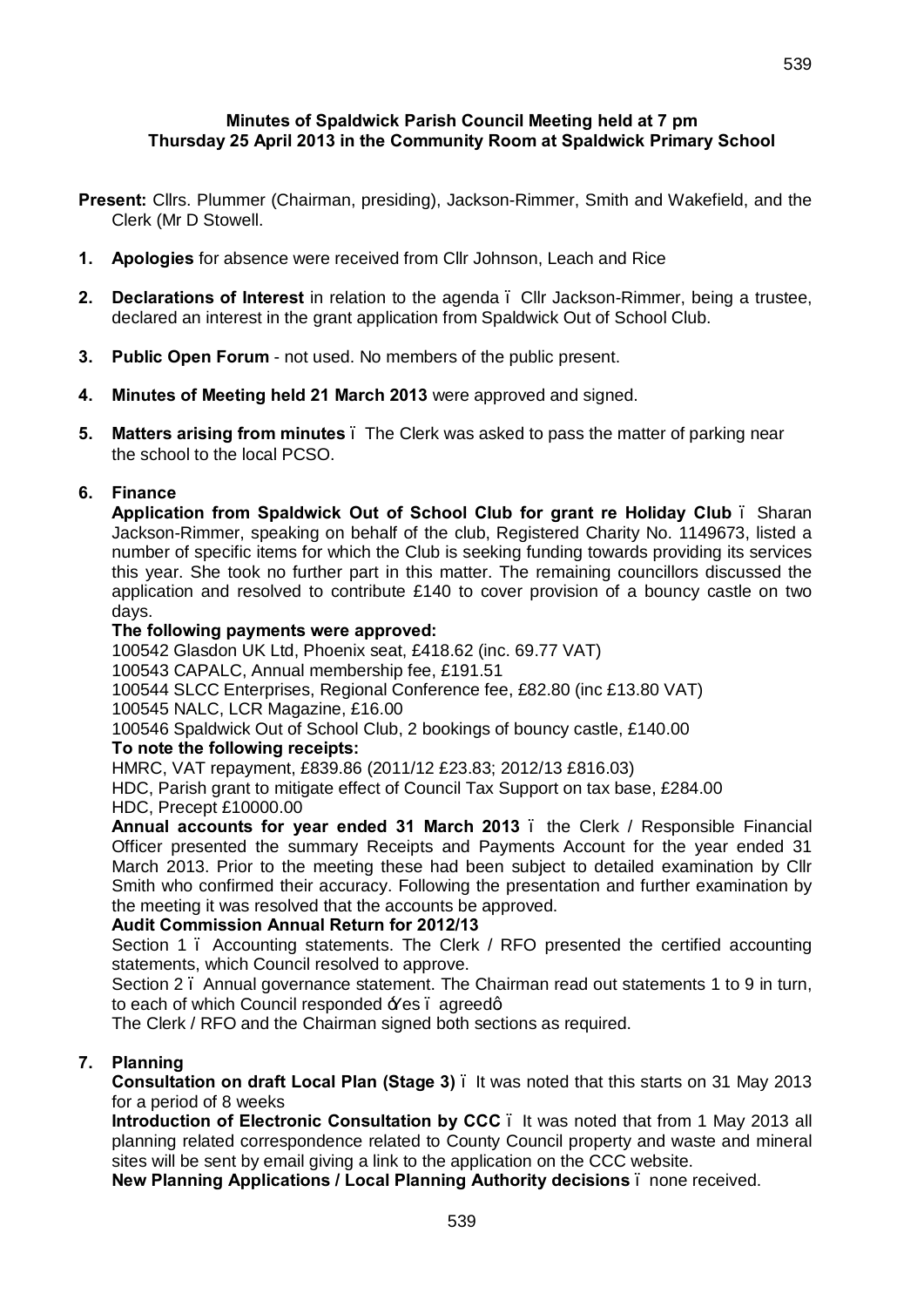### **English Heritage proposal to de-list Milestone (10 Thrapston, 7 Huntingdon) ref: 1130164 located on Green outside Stanwell House. Thrapston Road.**

At the PC meeting on 15 November 2012, in response to a letter from EH which said that when considering a requested amendment to the listed building register they would need to consider whether the milestone should remain on the register, the Clerk informed EH that, in the opinion of the PC, the milestone is an important village feature which it wishes to be retained on the Listed Building Register.

The clerk reported that a further letter has now been received from EH which suggests that moving the milestone from its original position may be sufficient to mean that it no longer qualifies to be listed. This has been discussed with the HDC Conservation Team Leader, who believes that whether the structure is a listed building or not makes no great difference in this case. She suggests that if the structure is delisted then the more important issue will be of ownership - whether County Highways or the Parish Council. If the former and the structure is delisted then the County will not put any resources into the maintenance of the structure and they would be under no obligation to retain it in the highway. It could therefore be vulnerable to removal. She believes that the parish council would be better placed to look after it and protect it from removal, and that it shouldnot involve the parish in any costs.

Following discussion it was agreed not to pursue retaining the milestone on the register; to await the decision of EH on de-listing; and, if de-listed, to consider taking ownership.

**8. Queen Elizabeth's Diamond Jubilee** – The Clerk reported that the new bench has been received. He suggested that prior to it being moved to its final site the proposed commemorative plaque should be procured and fitted. This was agreed. The Chairman is to draft the wording and obtain a quotation.

It has been ascertained from the Land Registry that the proposed site is registered in the name of the late Miss Davis. It is now intended to identify the present owner and seek their consent to the bench being installed there.

## **9. Inspection / Repair / Replacement of Assets**

**War Memorial** – The Clerk reported that he had obtained a fourth estimate for the cleaning and renovation which compares favourably with those obtained earlier. In this case they suggest that the cleaning be carried out before decisions are taken on the extent of recutting required and whether to fill the lettering with black paint as both this company and the War Memorial Trust (WMT) question the appropriateness of filling. It was agreed that the Clerk would put this proposal to WMT for their approval prior to submitting a formal request for a grant.

**. 10. Litter / Dog Bins** – The Clerk reported that he had not yet discussed the location of another bin with HDC.

## **11. Highways, footpaths, byways etc.**

**HGV traffic before 7 am** – HDC Environmental Health has replied to the resident who wrote regarding loss of sleep stating that the Environmental Protection Act referred to by him does not cover traffic noise hence HDC cannot take any action under this legislation. The Clerk has since spoken to Environment Health who confirm that they do have noise testing equipment (but not vibration) and subject to priorities being agreed should be able to establish whether the levels of noise are in excess of the normally accepted limits or not. The Clerk is intending to negotiate for tests to be carried out at suitable locations.

Following a request from another resident that the Catworth junction is used during the **hours of darkness** by Williamsg vehicles wishing to travel east, an officer from the CCC Traffic Manager Team has passed this request to Williams Brothers.. A reply is awaited.

This resident also mentioned the cost of road maintenance and damage to houses with no real foundations as a factor. Council noted this report by the Clerk.

**Street Lighting PFI** - Members were informed by email on 05/04/13 of Balfour Beatty  $\phi$ plans for the first phase of the Street Lighting Private Finance Initiative in Spaldwick. This